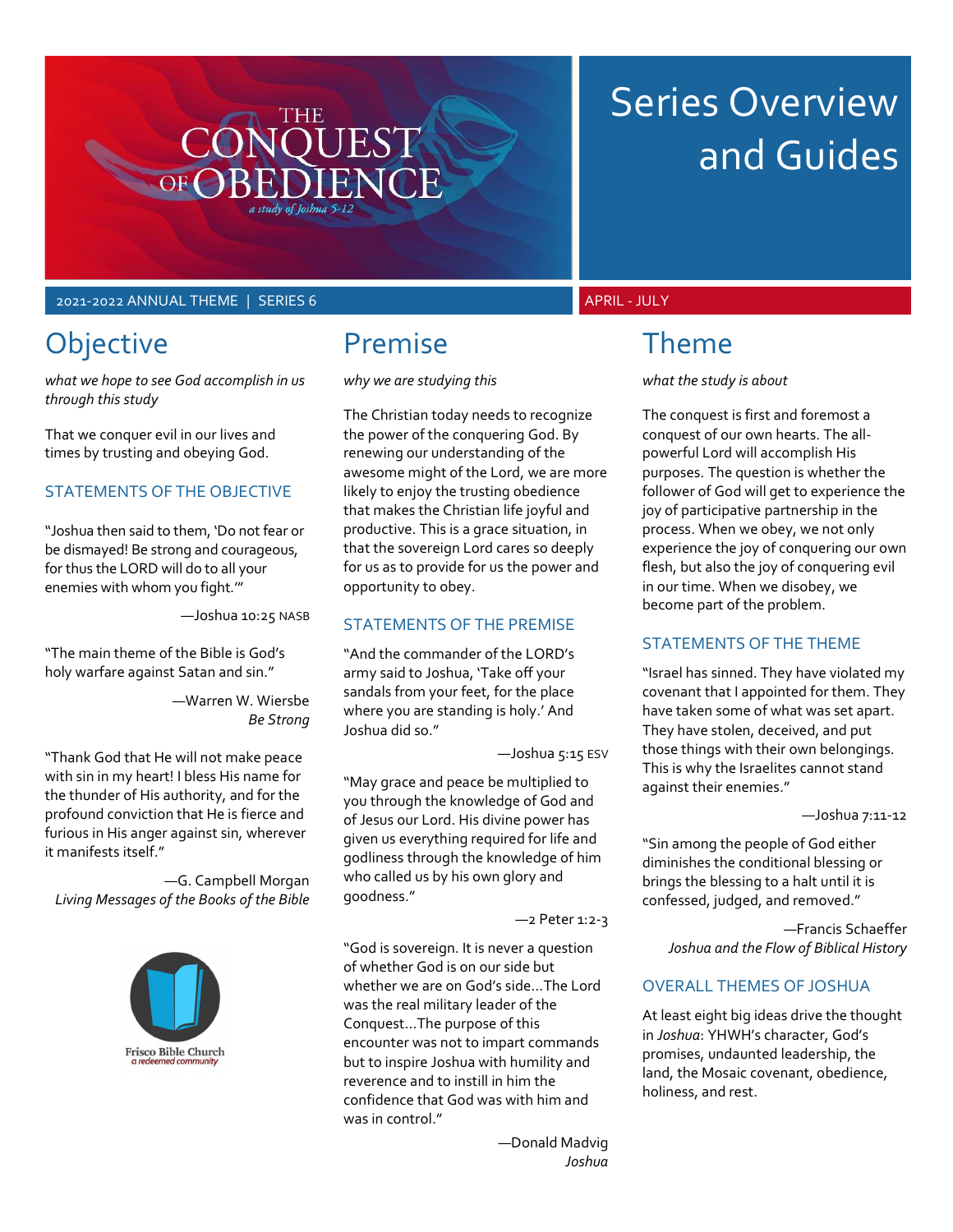#### ACKNOWLEDGEMENTS

The content of this study guide is based on the sermon and personal study notes of

Dr. M. Wayne Braudrick Lead Pastor, Frisco Bible Church

and is developed by the Frisco Bible Curriculum Team:

Writers:

Ken Bergstedt, AJ Rinaldi, Randall Satchell, Steve Wilson

Editors: AJ Rinaldi, Randall Satchell

Layout and Design: Steve Wilson

#### SCRIPTURE QUOTATIONS

Unless otherwise indicated, all Scripture quotations are taken from the Christian Standard Bible®, copyright © 2017 by Holman Bible Publishers. Used by permission. Christian Standard Bible® and CSB® are federally registered trademarks of Holman Bible Publishers.

#### SERMON ACCESS ONLINE

You can watch the related sermons at https://friscobible.com/watch-messages



or by scanning the QR code.

Then select Series and search for Conquest of Obedience.

#### **PERMISSION**

You are welcome to copy and distribute this study guide for your personal or group study.

#### FOR MORE INFORMATION

Frisco Bible Church 8000 Sanctuary Drive Frisco, TX 75033 972.335.8150 contactus@friscobible.com www.friscobible.com

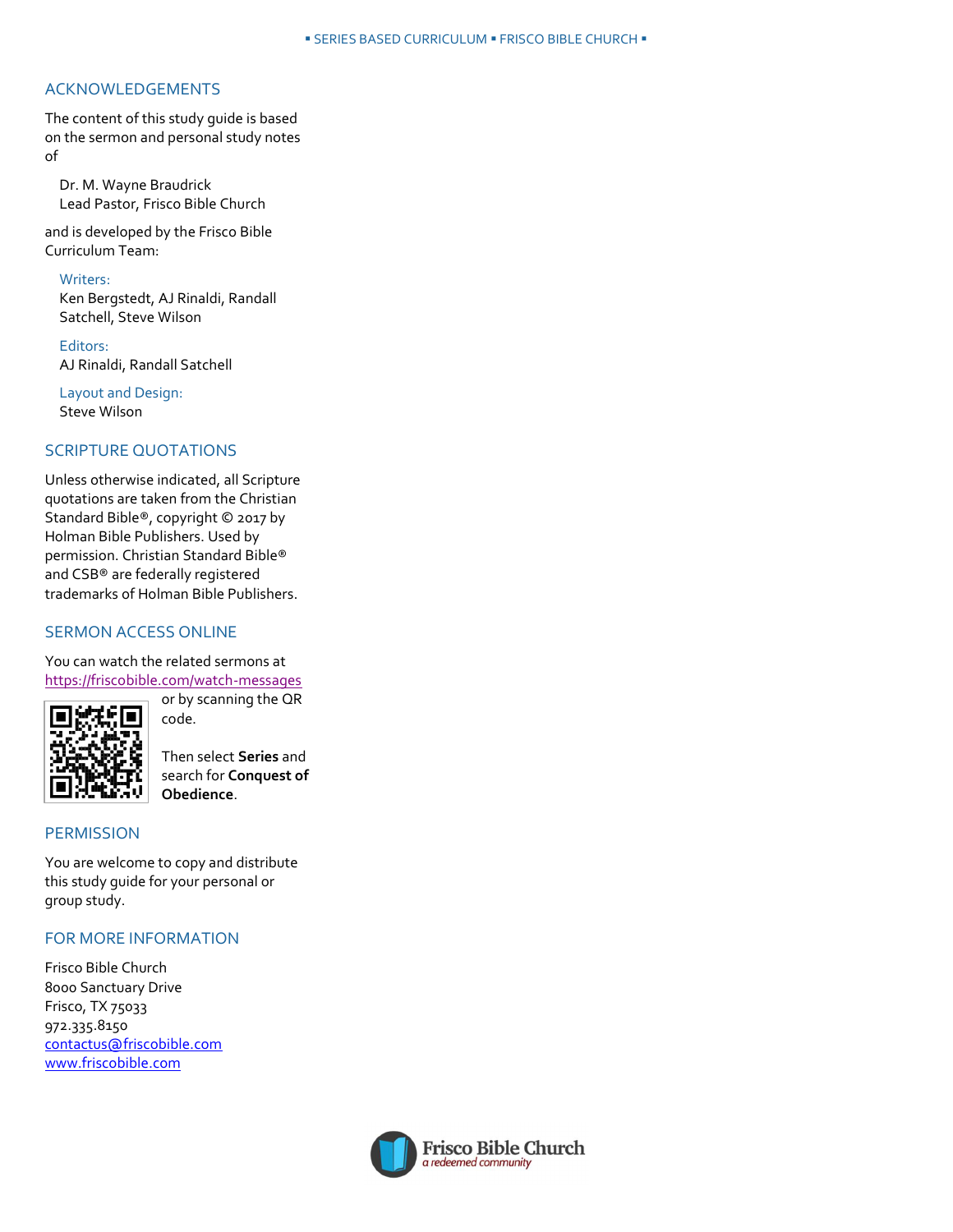

#### ANNUAL THEME 2021-2022

#### UNDAUNTED

#### SCRIPTURE READING

Joshua 5:13-15

#### KEY IDEAS

#### THEME

Joshua meets the angel of the Lord who reminds our hero that it is the Lord who conquers. Especially telling is that the Lord's commander is not particularly "for" anyone; rather, he is for the will of the Lord. We know that Joshua is leading according to the name and will of God, yet this sequence before the conquest serves to remind us that obedience to God's will is the primary issue in moving forward. Of course, the scene also establishes Joshua on par with Moses who had a similar experience at the burning bush. Further, this shows that the place where the Lord engages with people is holy, and that such occurrences are not reserved for particular shrines as in the ancient religions or in modern Islam.

#### **OBJECTIVE**

We bow our hearts before the holy Conqueror.

#### THE LEADING PERSON

"The leading person in the Book of Joshua is not Joshua but the Lord Jehovah, the God of Joshua and Israel."

> —Warren W. Wiersbe Be Strong

#### PRAYER

Pray for each other this week, that we humbly obey our mighty God.

Use the back of this page to write prayer requests.

#### GROUP DISCUSSION

### Session 1: The Right Question

- 1. Read the Premise and Theme of this study on the first page of this guide.
	- a. What idea stands out the most to you? Why?
	- b. Based on that introduction, what are you looking forward to learning through this series?
- 2. Review the events in Joshua's life from Egypt to Gilgal.
	- What were some things Joshua learned about his mighty God?
	- b. What were some things he learned about people?
- 3. Read Joshua 5:13-15.
	- a. Discuss possible interpretations of who this person was who confronted Joshua.
	- b. Why was Joshua concerned about this man's allegiance?
	- c. What did the man's answer (v. 14) tell Joshua? Identify at least three things.
	- d. How did Joshua respond? What does this tell us about Joshua?
	- e. Why was it important for Joshua to know what to do next?
- 4. Read the Objective of this series on the first page of this guide.
	- a. How might this objective change your response to sin in your life?
	- b. How might it change your response to the world around you?

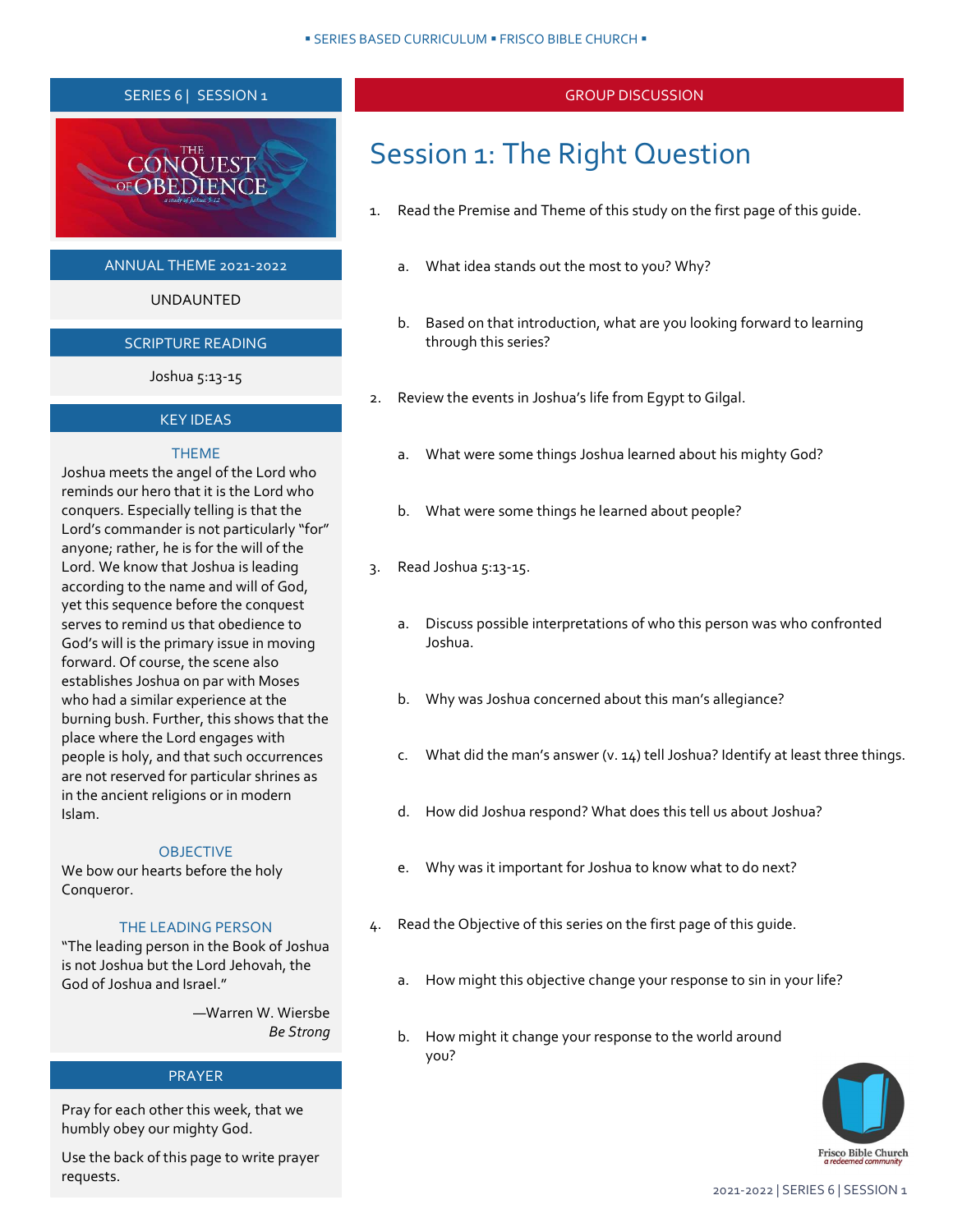

#### ANNUAL THEME 2021-2022

UNDAUNTED

#### SCRIPTURE READING

Joshua 6:1-19

#### KEY IDEAS

#### THEME

The divine plan for taking Jericho is revealed. It contains four major and surprising elements:

- 1) The certainty of victory an oddity given the impregnable nature of the city & its forces.
- 2) The leading presence of the ark & priests – a surprise that extends even through a Sabbath.
- 3) The short siege ending with a miraculous victory—not the way such things were done.
- 4) The devotion of all to the Lord a faith-stretching choice given huge grain stores and a million+ Israelites who no longer get manna.

#### **OBJECTIVE**

We are hopefully devoted to God's Word.

#### DIVINE PLANS

"A plan for conquering the land of Canaan with its fortified cities and giants was, of course, crucial, but God never leaves His people to their own strategies. He comes to their aid with His own divinelyprovided plan. Indeed, we are repeatedly warned in Scripture against leaning on our own understanding or plans."

—J. Hampton Keathley, III Destroying Fortresses; Victory at Jericho

#### PRAYER

Pray for each other this week, that we fully trust and obey God's Word.

#### GROUP DISCUSSION

### Session 2: Dedicated to the Lord

- 1. Have you ever followed God's leading even when it didn't make sense? What gave you the confidence to do that?
- 2. Read Joshua 6:1-5.
	- a. What parts of this plan are shocking?
	- b. Why would trusting God's word by obeying this plan be extremely difficult?
- 3. Read Joshua 6:6-16.
	- a. What was the confidence of the Israelites? (See verses 2 and 16.)
	- b. What is our confidence in our daily battles? (See 1 Corinthians 10:13.)
	- c. What is our ultimate confidence? (See Revelation 20:7-10.)
- Read Joshua 6:17-19.
	- a. What was Israel told to do with the spoils of victory?
	- b. How was this similar to the offering of first fruits? (See Leviticus 23:9-14 and Proverbs 3:9.)
	- c. Why would trusting God's word by obeying this plan be extremely difficult?
- 5. Read Matthew 5:1-12.
	- a. What parts of this plan are shocking?
	- b. Why is trusting God's word by obeying this plan often extremely difficult?
	- c. Which of these areas are the most challenging for you?
- 6. What are some ways that we admit our weakness and demonstrate our trust in God's Word?

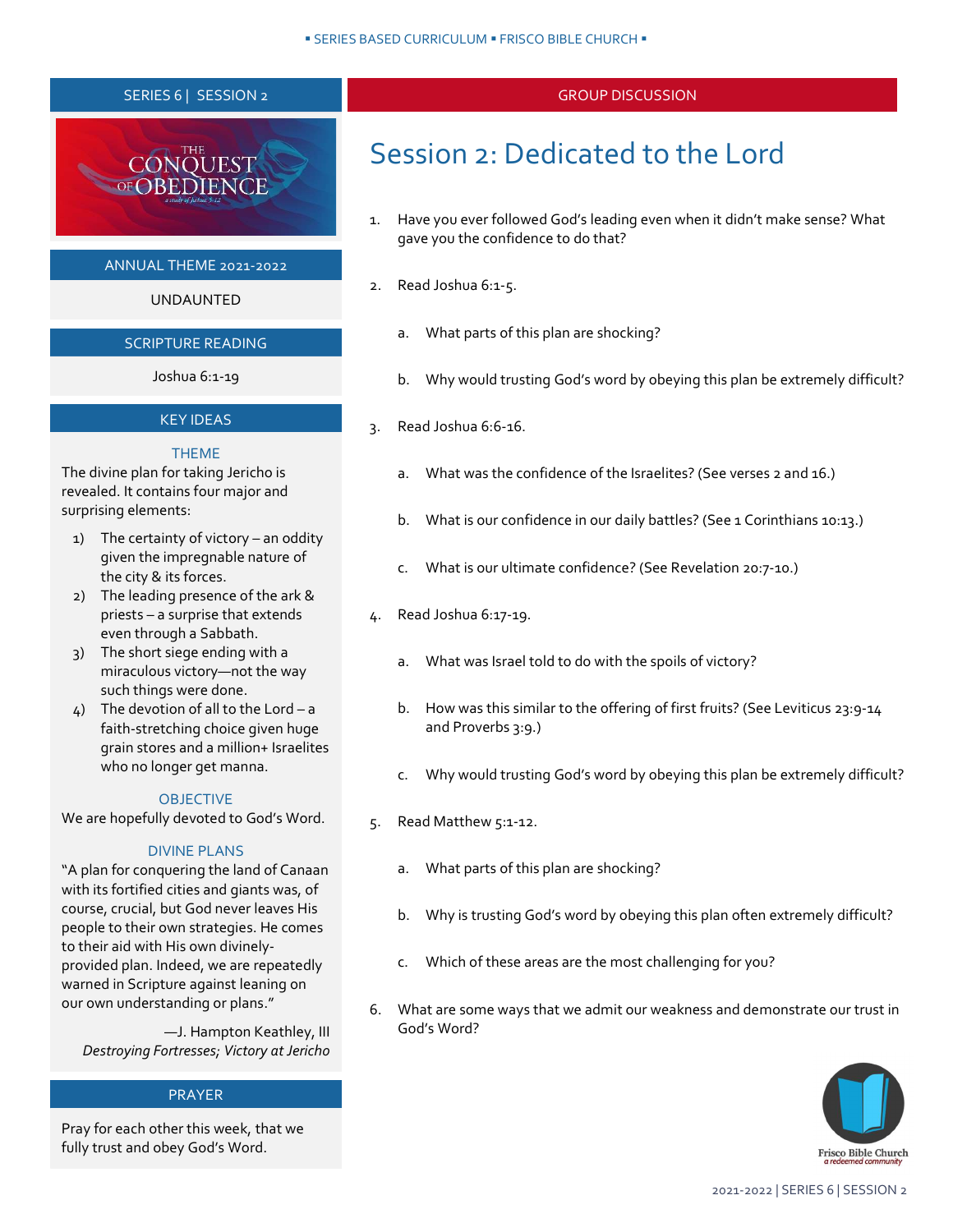

#### ANNUAL THEME 2021-2022

# UNDAUNTED

SCRIPTURE READING

Joshua 6:20-27

#### KEY IDEAS

#### THEME

The impregnable fortress is juxtaposed with the very pregnable female. I am not trying to be grotesque, the parallel is there and intended. That's why God continues to call her a prostitute long after her biblically illegal work ended. The wall falls in a shout and its lineage is cursed. The woman lives on and is famous throughout all history (see Ruth 4, Matthew 1:5, Hebrews 11:31, James 2:5).

#### OBJECTIVE

We trust God for our salvation and legacy.

#### SUPERNATURAL VICTORIES

"All the aspects of the battle at Jericho strengthened Israel's faith in Yahweh. God's people learned His strength and ability to overcome all their obstacles by personal experience here. They acted in faith obeying His Word and trusting in the outcome He had promised. This day Israel reached a high-water mark in her spiritual history. We should learn the same things from this record as well as from the supernatural victories God has given each of us."

—Eugene H. Merrill, Bibliotheca Sacra "The Late Bronze/Early Iron Age Transition and the Emergence of Israel"

#### PRAYER

Pray for each other this week, that we trust God with our personal future and our legacy.

#### GROUP DISCUSSION

## Session 3: The Wall Collapsed

- 1. Read Joshua 6:20-27.
	- a. What was the physical state of the city beforehand? How were they mentally (see 2:8-10)?
	- b. What was the physical state of Rahab beforehand? How was she spiritually (see 2:11-14)?
	- c. What happened to the city?
	- d. Read Hebrews 11:31. Why was Rahab set apart? What made the difference?
- 2. According to Joshua 6:26 and 1 Kings 16:34, what was the legacy of the great city?
- 3. What was the legacy of the lowly Rahab? See Matthew 1:1, 5-6.
- 4. How does our faith rescue us from the day of judgment?
- 5. How does our faith set us apart from the world?
- 6. How can our faith affect our legacy?